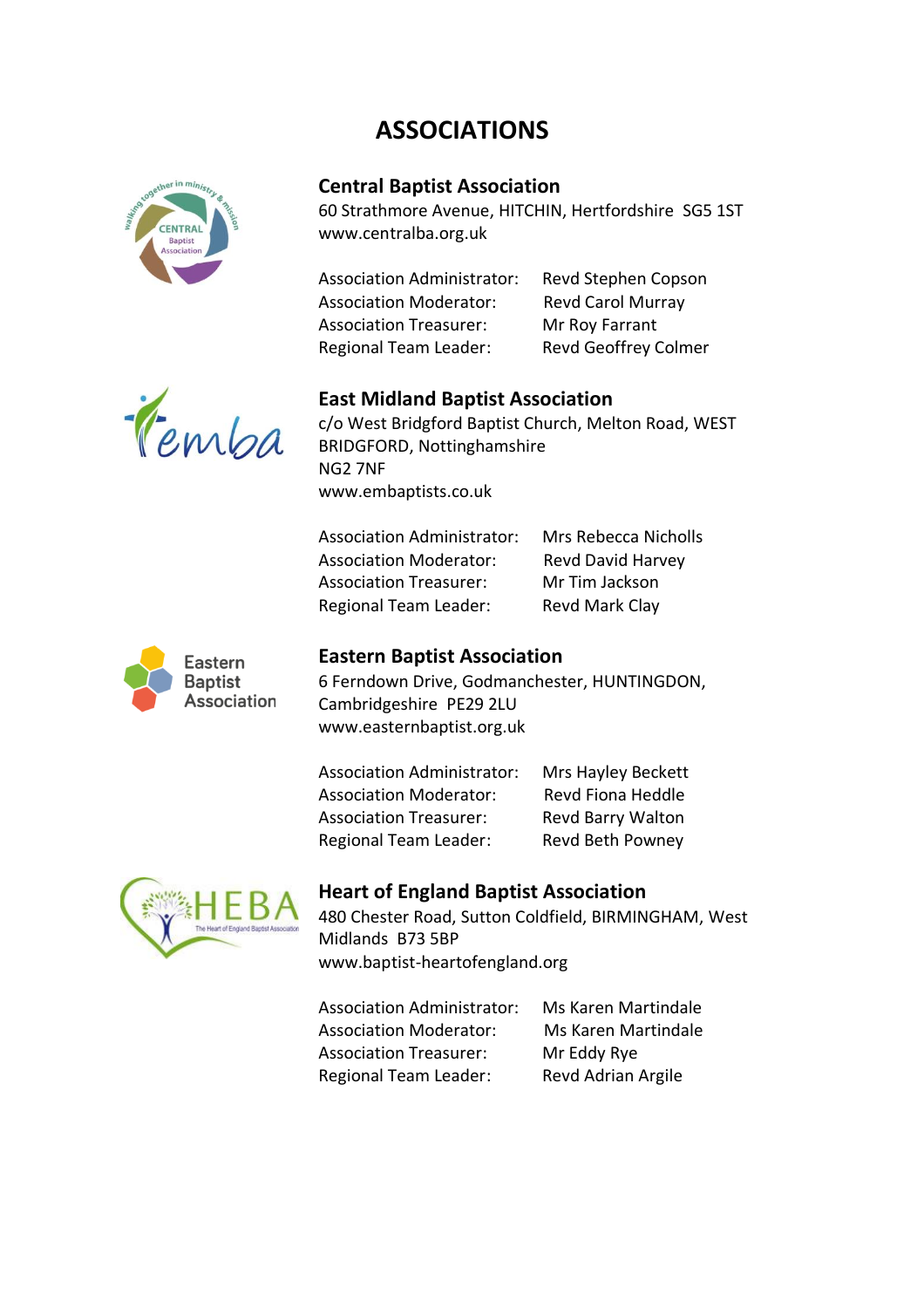

### **London Baptist Association**

Unit C2, 15 Dock Street, LONDON E1 8JN www.londonbaptist.org.uk

Association Administrator: Mr Norman Kincaid Association Moderator: Revd Alex Afriyie Association Treasurer: Mrs Fola Ogunyide Regional Team Leader: Revd Phil Barnard



www.nwba.org.uk

Association Administrator: Mrs Mandy Howarth Association Moderator: Revd Philip Elson Association Treasurer: Mr Mark Heaton Regional Team Leader: Revd Phil Jump



### **Northern Baptist Association**

10 The Royd, YARM, County Durham TS15 9HU www.thenba.org.uk

Association Administrator: Mrs Elaine Webster Association Moderator: Mr John Bunce Association Treasurer: Mr Gavin Monument Regional Team Leader: Revd Hayley Young



### **South Eastern Baptist Association**

c/o 17 Cherry Close, BURGESS HILL, West Sussex RH15 9PR http://www.seba-baptist.org.uk/welcome.htm

Association Administrator: Mrs Stephanie Tidy Association Moderator: Revd Michael Fanstone Association Treasurer: Mr Malcolm Browning Regional Team Leader: Revd Stuart Davison



### **South Wales Baptist Association**

54 Richmond Road, ROATH, Cardiff CF24 3UR www.southwalesbaptistassociation.org.uk

Association Administrator: Mrs Karen Keenan Association Moderator: Revd Dr Graham Watts Association Treasurer: Mr David Powell Regional Team Leader: Revd Mark Fairweather-Tall

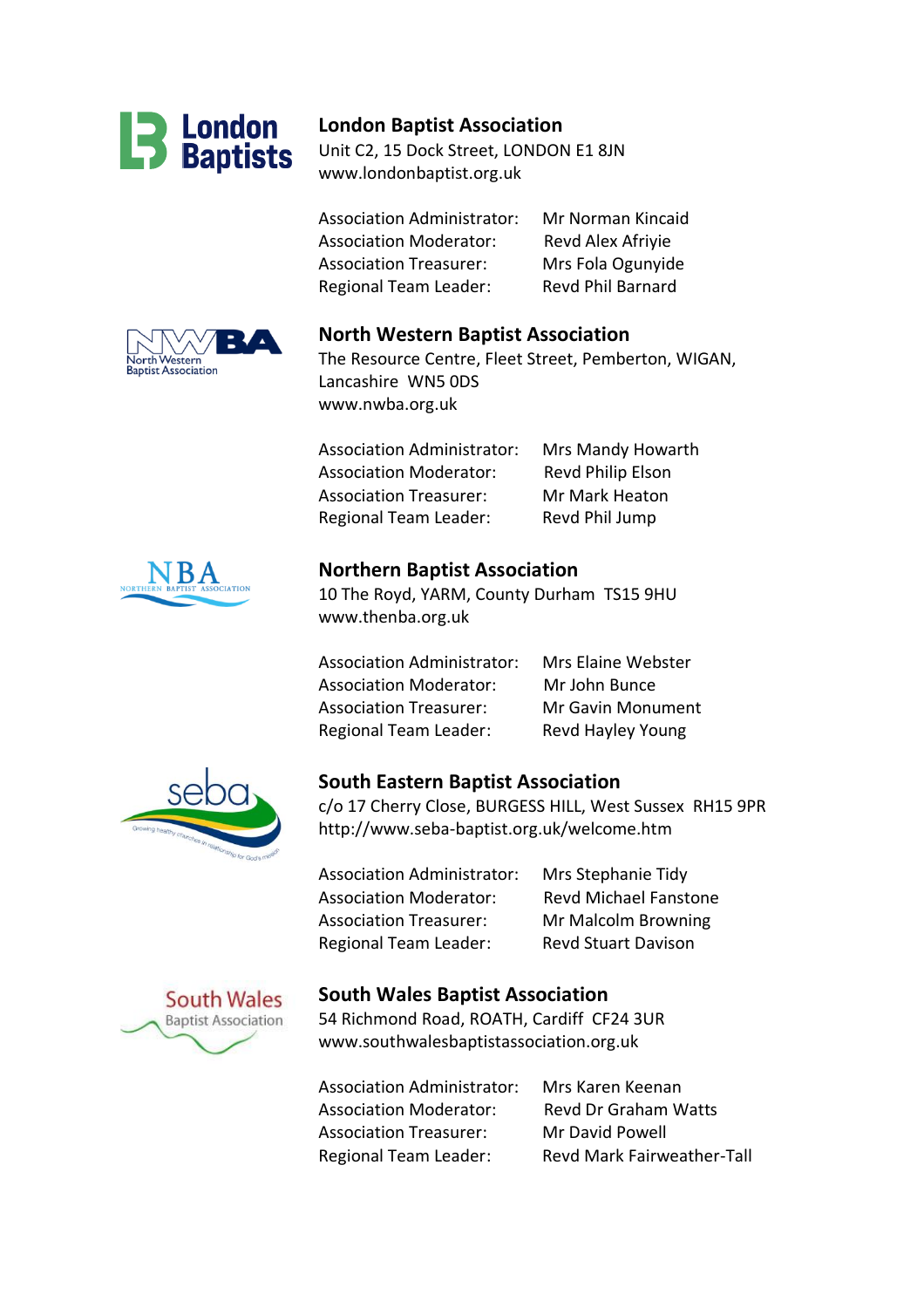

# **South West Baptist Association**

Wonford Baptist Chapel, 36-38 Wonford Street, EXETER, Devon EX2 5DL www.swbaptists.org.uk

Association Administrator: Association Moderator: Mr Steve Dengate Association Treasurer: Mr Roger Carne Regional Ministers: Revd Nigel Manges and

Revd Carl Smethurst



### **Southern Counties Baptist Association**

Baptist House, 129 Broadway, DIDCOT, Oxfordshire OX11 8XD www.scba.org.uk

| <b>Association Administrator:</b> | Mrs Amy Allen               |
|-----------------------------------|-----------------------------|
| <b>Association Moderator:</b>     | Revd Judith Wheatley        |
| <b>Association Treasurer:</b>     | Mr Andrew Johnson           |
| <b>Regional Team Leader:</b>      | <b>Revd Dr Colin Norris</b> |



# **West of England Baptist Association** Little Stoke Baptist Church, Kingsway, Little Stoke, Bristol BS34 6JW

webassoc.org.uk

| <b>Association Administrator:</b> | Mr Robert English       |
|-----------------------------------|-------------------------|
| <b>Association Moderator:</b>     |                         |
| <b>Association Treasurer:</b>     | Mr Philip Poole         |
| Regional Team Leader:             | <b>Revd Nigel Coles</b> |

#### yorkshire**baptist e** association

### **Yorkshire Baptist Association**

17-19 York Place, Leeds LS1 2EX www.yba.org.uk

| <b>Association Administrator:</b> | Mrs Debbie Gamble        |
|-----------------------------------|--------------------------|
| <b>Association Moderator:</b>     | Mr Kevin Quinton         |
| <b>Association Treasurer:</b>     | Mr Dean Thorpe           |
| <b>Regional Team Leader:</b>      | <b>Revd Graham Ensor</b> |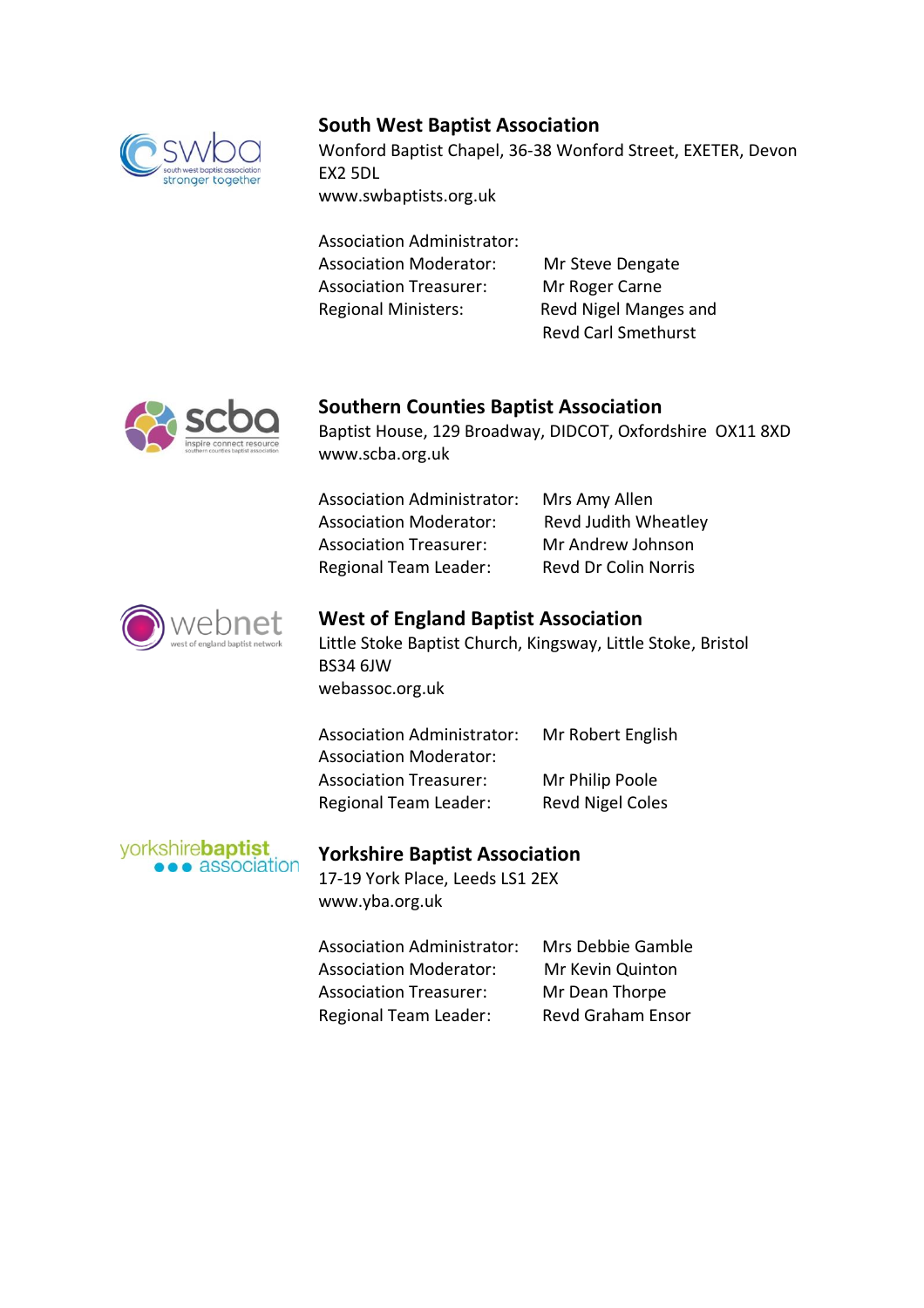# **Other Associations in membership with the Baptist Union of Great Britain**

### **Anglesey Baptist Association**

Ty-Nllwyn, Llangristiolus, LLANGEFNI, Anglesey LL65

Association Secretary: Mr A Milburn

### **Arfon Baptist Association**

Ael y Bryn, Chwilog, PWLLHELI, Gwynedd LL53 6SH

Association Treasurer: Revd Dafydd Davies Association Secretary: Revd Dafydd Davies

### **East Glamorgan (Welsh) Baptist Association**

7 Danygraig, ABERTRIDWR, Caerphilly CF83 4BJ

Association Treasurer: Mr John Taylor

#### **Gwent (Welsh) Baptist Association**

2 Rhys Road, Parkhill, BLACKWOOD, Gwent NP12 3QR

Association Secretary: Mrs Linda Price

### **Pembrokeshire Baptist Association (English Wing)**

The Beeches, Princes Gate, NARBERTH, Pembrokeshire SA67 8TE

Admin Contact: Mr H K Scourfield

#### **Pembrokeshire Baptist Association (Welsh Wing)**

Glannant, Dinas, TREFDRAETH, Pembrokeshire SA42 0LX

Association Secretary: Revd Alwyn Daniels

#### **Radnorshire & Montgomeryshire Baptist Association**

Lower Coedglasson, Brynicholas Road, Gwystre, LLANDRINDOD WELLS, Powys LD1 6RW

Regional Role: Revd Andrew Wyton Association Treasurer: Mr Elwyn Price